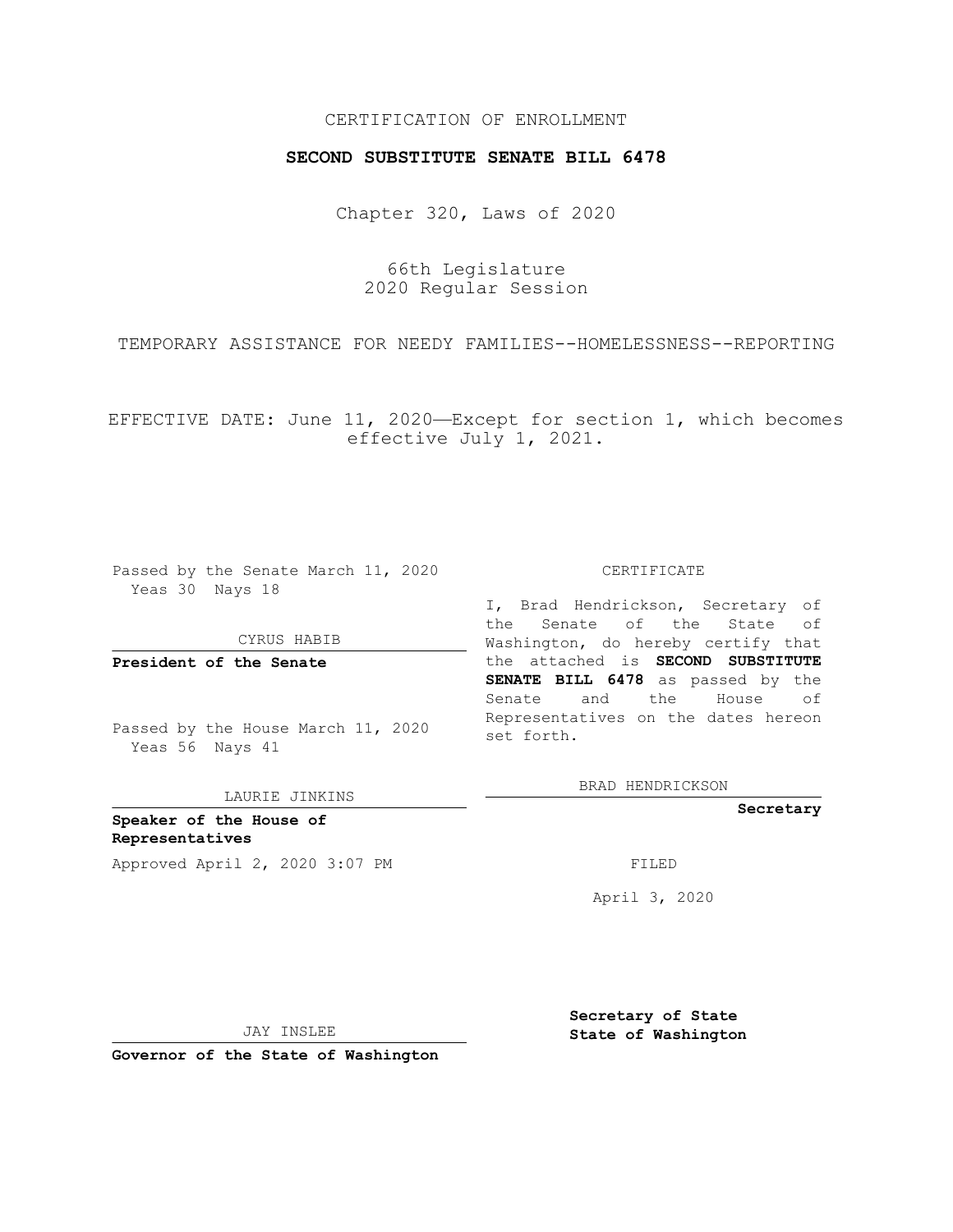## **SECOND SUBSTITUTE SENATE BILL 6478**

AS AMENDED BY THE HOUSE

Passed Legislature - 2020 Regular Session

## **State of Washington 66th Legislature 2020 Regular Session**

**By** Senate Ways & Means (originally sponsored by Senators Nguyen, Darneille, Stanford, Saldaña, Dhingra, Das, and Hasegawa)

READ FIRST TIME 02/11/20.

 AN ACT Relating to revising economic assistance programs by updating standards of need, revising outcome measures and data collected, and reducing barriers to participation; amending RCW 74.08A.010; adding a new section to chapter 74.08A RCW; and providing 5 an effective date.

6 BE IT ENACTED BY THE LEGISLATURE OF THE STATE OF WASHINGTON:

7 **Sec. 1.** RCW 74.08A.010 and 2019 c 343 s 2 are each amended to 8 read as follows:

 (1) A family that includes an adult who has received temporary assistance for needy families for sixty months after July 27, 1997, shall be ineligible for further temporary assistance for needy 12 families assistance.

 (2) For the purposes of applying the rules of this section, the department shall count any month in which an adult family member received a temporary assistance for needy families cash assistance grant unless the assistance was provided when the adult family member was a minor child and not the head of the household or married to the 18 head of the household.

19 (3) The department shall adopt regulations to apply the sixty-20 month time limit to households in which a parent is in the home and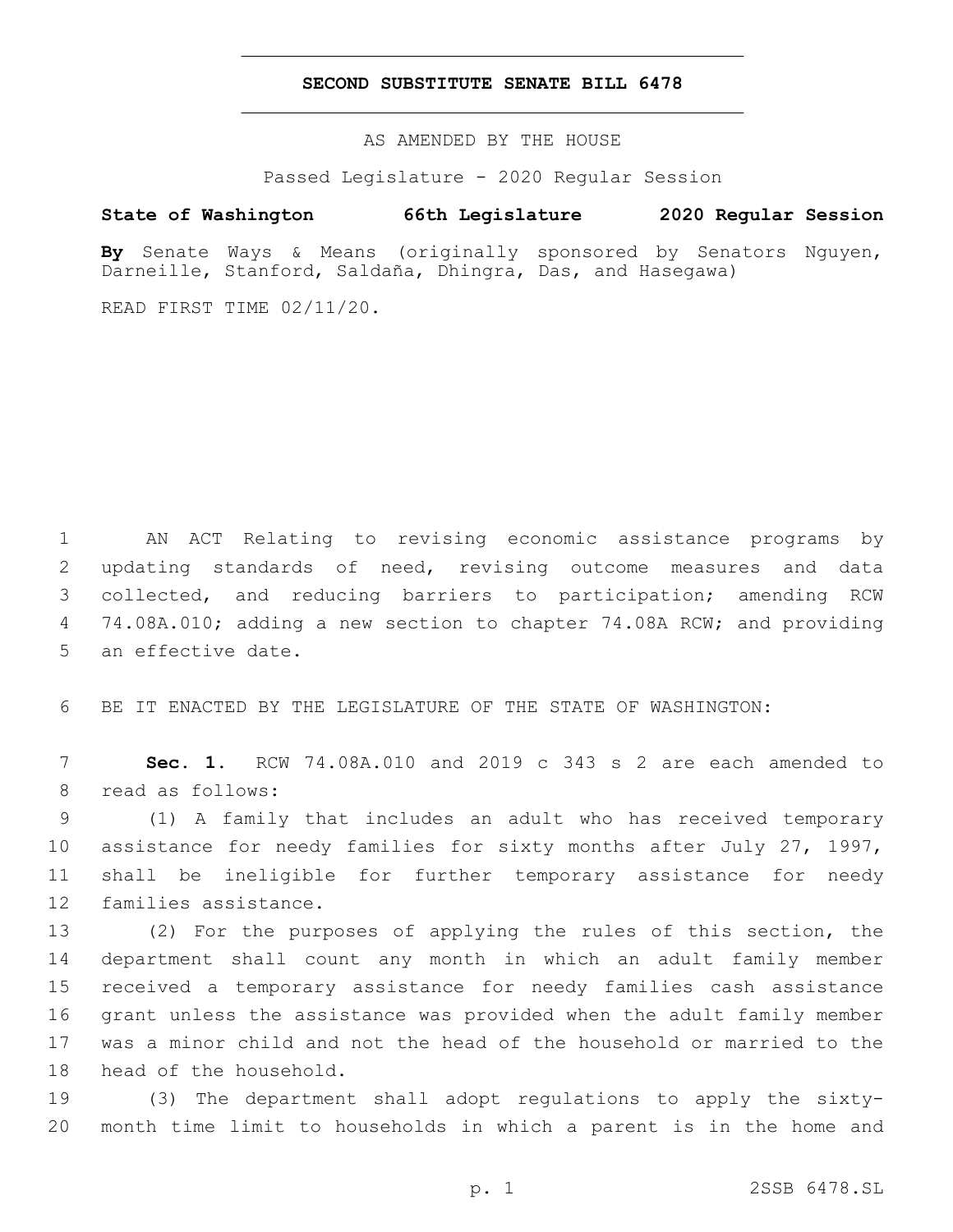ineligible for temporary assistance for needy families. Any regulations shall be consistent with federal funding requirements.

 (4) The department shall refer recipients who require specialized assistance to appropriate department programs, crime victims' programs through the department of commerce, or the crime victims' compensation program of the department of labor and industries.

 (5)(a) The department shall add to adopted rules related to temporary assistance for needy families time limit extensions, the following criteria by which the department shall exempt a recipient and the recipient's family from the application of subsection (1) of 11 this section:

12 (i) By reason of hardship, including ((if the recipient is a homeless person as described in RCW 43.185C.010)) when the 14 recipient's family includes a child or youth who is without a fixed, 15 regular, and adequate nighttime residence as described in the federal McKinney-Vento homeless assistance act (Title 42 U.S.C., chapter 119, 17 subchapter VI, part B) as it existed on January 1, 2020; or

 (ii) If the family includes an individual who meets the family violence options of section 402(A)(7) of Title IVA of the federal 20 social security act as amended by P.L. 104-193.

 (b) Policies related to circumstances under which a recipient will be exempted from the application of subsection (1) or (3) of this section shall treat adults receiving benefits on their own behalf, and parents receiving benefits on behalf of their child similarly, unless required otherwise under federal law.

 (6) The department shall not exempt a recipient and his or her family from the application of subsection (1) or (3) of this section until after the recipient has received fifty-two months of assistance 29 under this chapter.

 (7) The department shall provide transitional food assistance for a period of five months to a household that ceases to receive temporary assistance for needy families assistance and is not in sanction status. If necessary, the department shall extend the household's basic food certification until the end of the transition 35 period.

 NEW SECTION. **Sec. 2.** A new section is added to chapter 74.08A 37 RCW to read as follows:

 (1) Annually by December 31st, the department must report to the governor and the appropriate policy and fiscal committees of the